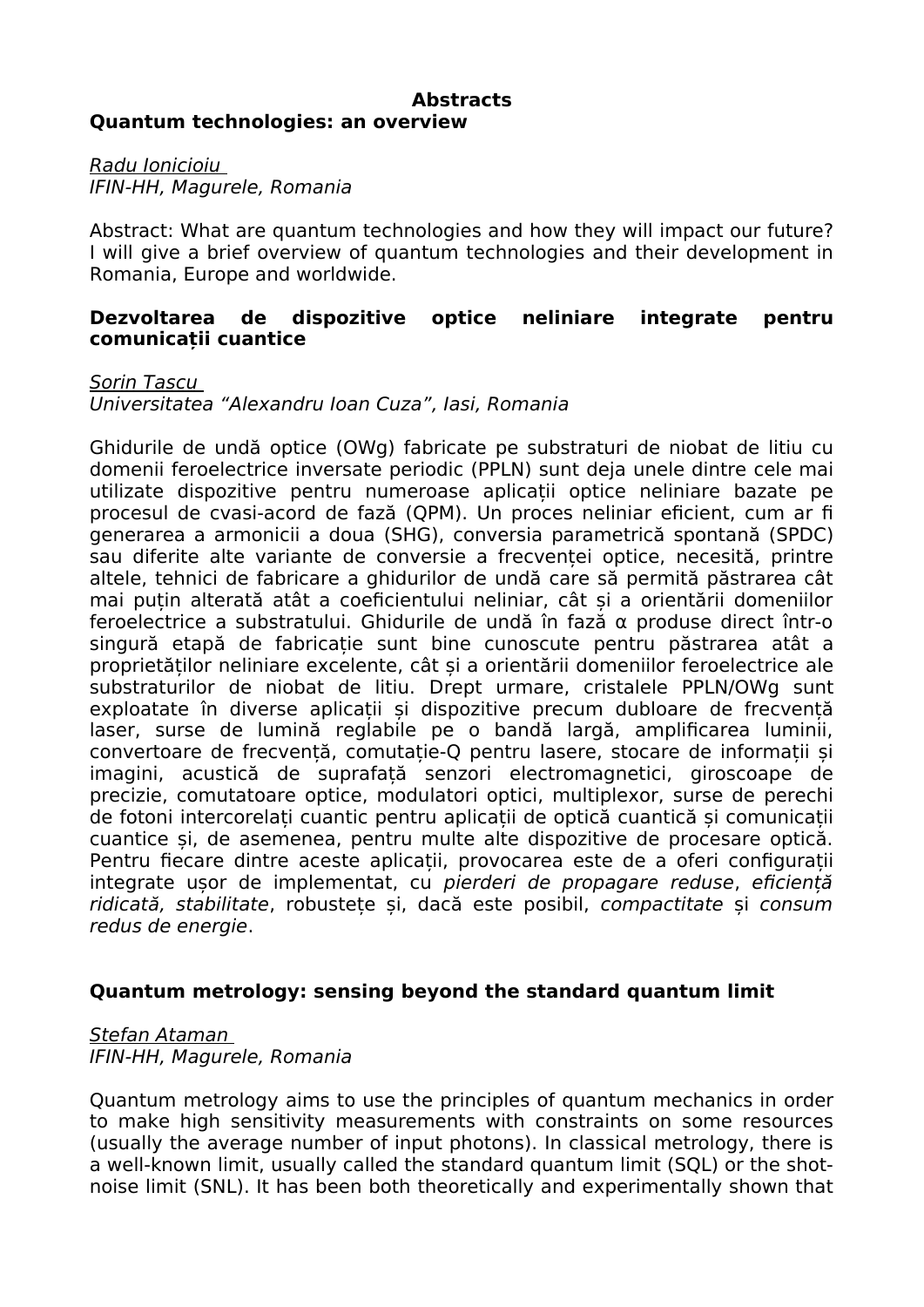this limit cannot be surpassed, given classical input states (for example a laser). However, since the pioneering work of Caves, we know that an interferometer is not limited to the SNL if one uses non-classical input states at its input (for example squeezed states of light). Thus, a new limit emerges, called the Heisenberg limit. In this talk I will try to give an overview of the important concepts in quantum metrology, such as the Fisher information (FI) and its quantum counterpart (QFI - the quantum Fisher information), the Cramér-Rao bound and, similarly, its quantum counterpart, QCRB. This information theory derived quantities come in very handy to set absolute limits one might expect in a quantum measurement, and how much information one can extract about a parameter that can be - or not - an observable. Realistic detection schemes always yield suboptimal results and their relation to the QCRB characterizes their performance. Some applications will also be discussed, where quantum metrology is already implemented and is providing sub-SQL sensitivity.

# **Gamma Correlated Photons**

Rares Suvaila IFIN-HH, Magurele, Romania

In the context of the second quantum revolution the ability to manipulate quantum systems is already used for various technology demonstrators, mostly with photons of low energy. In this frame our aim is to extend quantum technologies to gamma photons. The advantages of having high energy together with resources like entanglement are available for any pair of annihilation quanta, which are in a pure state. Usual tools for low frequency quantum experiments are not suitable, consequently we need effects typical to the keV-MeV energy range. High energy photon protocols would range from simulators to imaging devices, from testing fundamental quantum mechanical properties to military-like applications. Here we review some important steps for the study of annihilation photon correlations, we point out the experimental differences and necessities with respect to the energy increase in quantum photonic experiments and we describe the design of a quantum gamma device meant to prove feasibility of gamma ray based protocols. The idea behind our project is to evidence the possibility to communicate via entangled quanta through media which are non-transparent for low energy photons.

# **Two-photon photopolymerization method for fabrication of micro-optics and photonic devices**

Marian ZAMFIRESCU\*, Bogdan-Ştefăniţă CĂLIN, Vlad TOMA, Săndel SIMION Center for Advanced Laser Technologies (CETAL), National Institute for Laser Plasma and Radiation Physics (INFLPR), Atomiștilor 409, Măgurele, Romania  [\\* marian.zamfirescu@inflpr.ro](mailto:*marian.zamfirescu@inflpr.ro)

The expansion of quantum applications is based on technological advances that lead to the development of new methods for the integration of microoptics and advanced photonic devices. In this work we present a laser processing technique available at CETAL and the infrastructure developed for fabrication and characterization of photonic components of integrated quantum photonics. Direct laser writing based on Two-Photon Photopolymerization (TPP)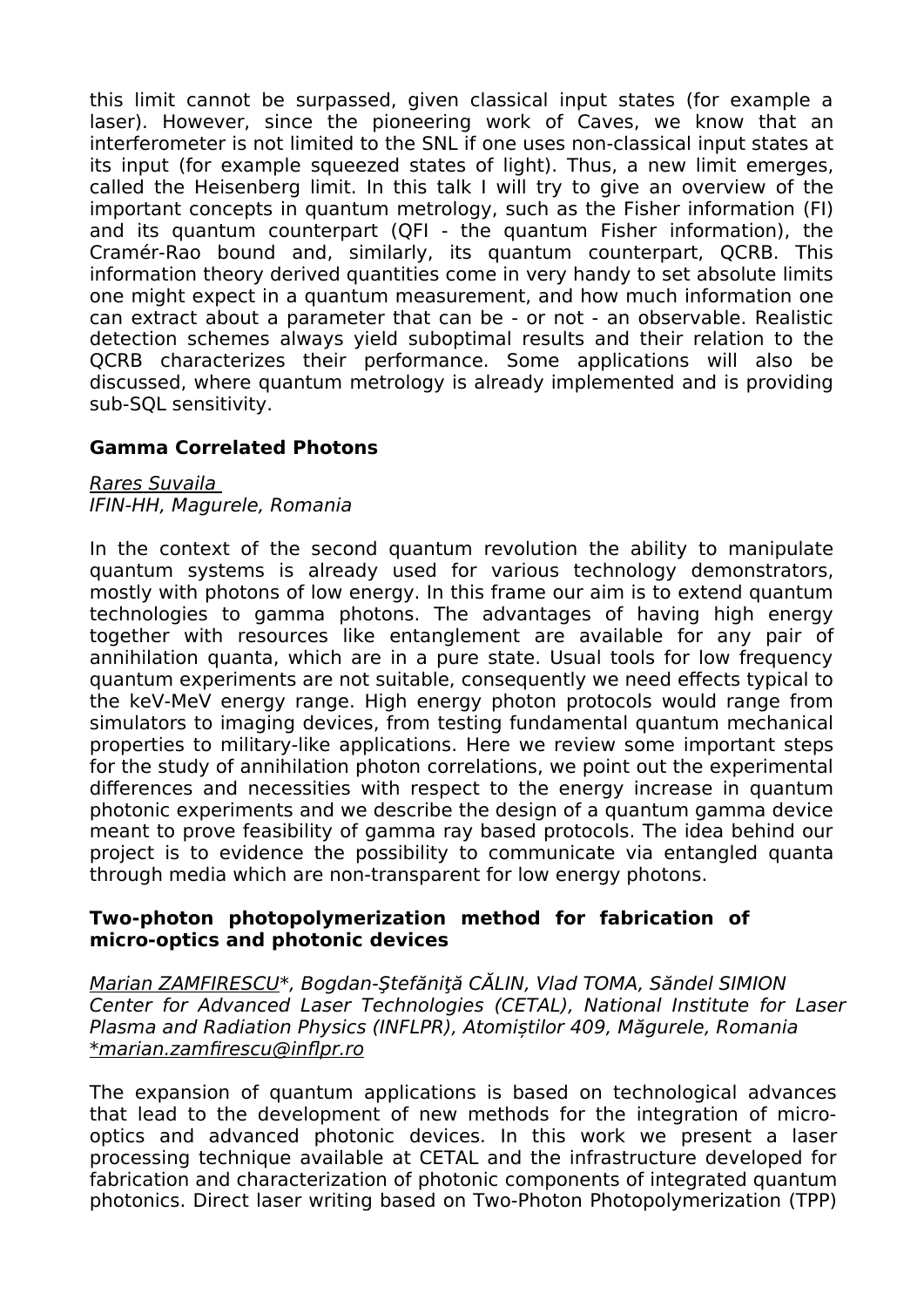is a rapid-prototyping method for setting up various photonic geometries, such as waveguides, photonic crystals, metamaterials or micro-optics components. This manufacturing techniques is based on nonlinear optical effect of twophotons absorption in photopolymers that ensure material structuring with submicrometric resolutions. Near-infrared laser pulses with femtoseconds pulse duration are tightly focused inside a photoresist transparent to the laser wavelength. Photochemical reactions are induced in the centre of the focused laser spots. By translating the samples in 3D, complex geometries can be produced in photopolymers with resolution much below the optical diffraction limit. Fig. 1 presents examples of TPP fabricated microstructures for integrated optical circuits.



Fig. 1. Micro-optic components fabricated by TPP: a) optical fibre to waveguide couplers; b) grating coupler; c) 4-ways integrated photonic circuit with central diffraction grating, CAD geometry and optical image of the photonic circuit. d) the photonic chip under optical microscope pumped by 4 laser diodes.

For characterisation of the fabricated optical structures an optical microscope was built. The installation includes 4-channels synchronized optical sources with dedicated laser diodes drivers controlled by FPGA, generating optical pulses with repetition rates from 5 Hz to 100 MHz, bursts or random pulses. The optical signals are coupled by optical fibres to up to 4 inputs of the integrated optical circuits to be tested. The collected optical signals are collected and measured by avalanche photodiodes (APD) with high sensitivity. The input pump and output collection under microscope can be reconfigured in a flexible way, depending of the optical chip configuration.

# **Fabrication of components generating beams with optical angular momentum**

#### Cristian Kusko IMT, Bucharest, Romania

We present the fabrication process for the fabrication of optical components generating beams with helical wavefronts carrying orbital angular momentum. These components are operating either in reflection or transmission and consist of spiral phase plates generating Kummer beams and spiral axicons generating higher order Bessel beams. The technology used to obtain the components is based on standard microfabrication techniques, namely a series of photolithographic processes, each process being followed by dry or chemical etching. The functional characterization of the components is based on interferometrical methods which give an evaluation of both the quality of the fabricated optical components and the optical properties of the beams.

# **Quantum optics experiments based on entangled photons**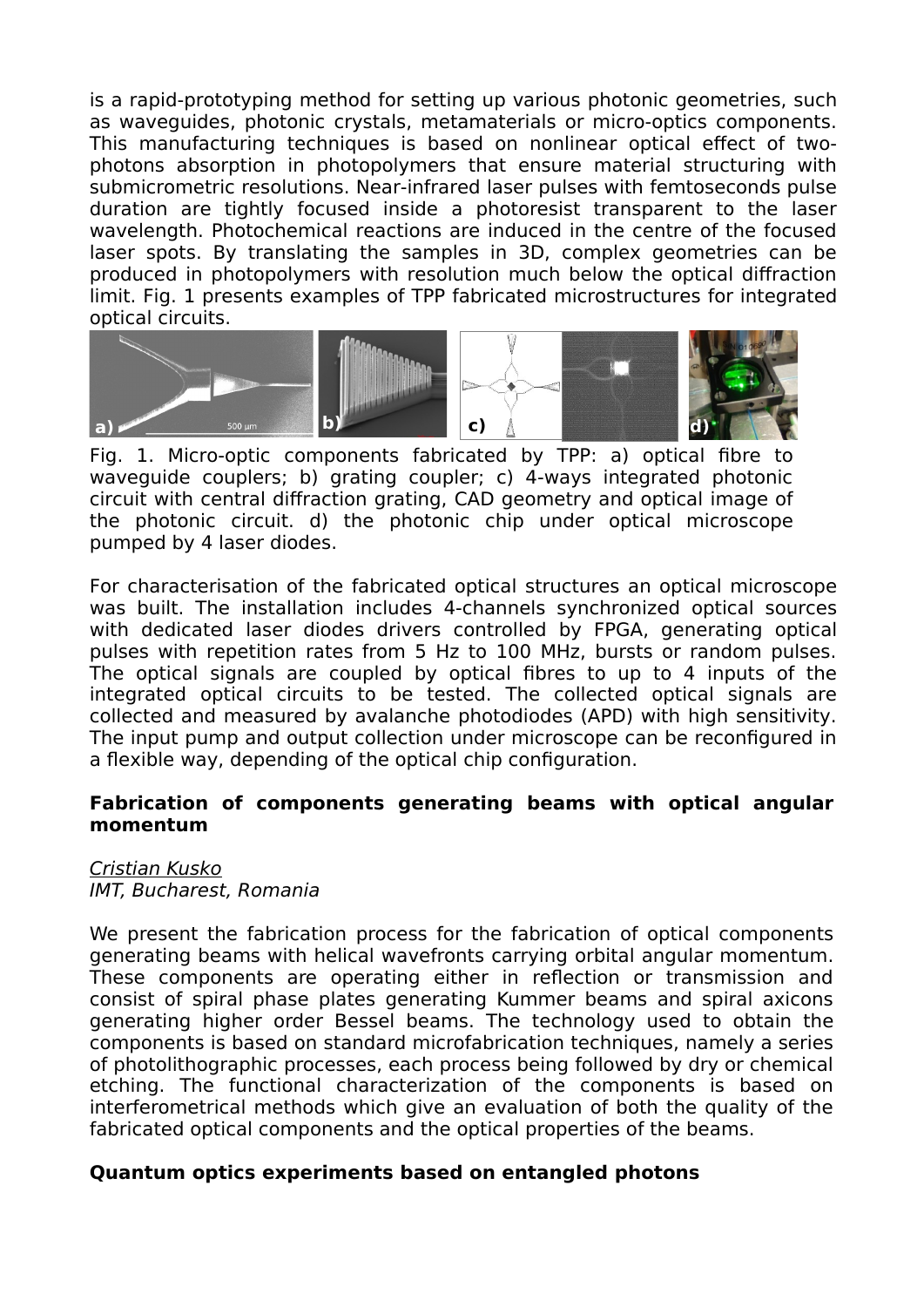#### Mona Mihailescu Polytechnic University Bucharest, Romania Collaborators: Laurentiu Dosan, Andrei Naziru, Victor Palea, Nicolae Tarba, Andreea Ungureanu, Ana Maria Sandu and Radu Ionicioiu

Entanglement plays a significant role in quantum technologies and has several applications in new devices for quantum communications, computing, sensing and imaging. We will present two types of entangled sources (a commercial one and one made in our laboratory) based on spontaneous down conversion process in nonlinear crystals: Beta Barium Borate (BBO) and periodically poled KTP (PPKTP), respectively. The Sagnac-based our source built in our laboratory was characterised in terms of entanglement visibility, Bell's ineqaulity and quantum state tomography. Several experiments were conducted to generate quantum random numbers, to test wave-particle dualism, to characterize Hong-Ou-Mandel deep and to demonstrate quantum eraser. A project for a future qantum imaging experiment will be described.

# **Modele efective pentru sisteme qubit-foton in regim de cuplaj puternic**

#### V. Moldoveanu, P. Gartner INCDFM, Magurele, Romania

Experimentele cu atomi plasati in cavitati optice au condus la descoperirea unor efecte remarcabile ale interactiei radiatiei cu materia. Toate aceste efecte pot fi descrise teoretic in cadrul modelului Jaynes-Cummings (JC), valabil in cazul unui parametru de cuplaj slab dintre un sistem cuantic cu doua nivele (qubit) si modurile fotonice asociate unei cavitati sau unui nanorezonator. Tehnicile actuale de miniaturizare permit insa cresterea cuplajului qubit-foton in sisteme cuantice hibride cu cateva ordine de marime, astfel incat modelul JC si alte aproximatii folosite in optica cuantica devin inaplicabile.

Acest regim de cuplaj puternic a fost confirmat experimental pentru diverse sisteme cuantice hibride

(A. F. Kockum et al., Nature Reviews Physics **1**, 19 (2019)) si este abordat teoretic cu ajutorul unor modele de Hamiltonian "efectiv" care permit calculul analitic al marimilor relevante (energii, stari, numar mediu de fotoni). Un efect important al interactiei qubit-foton este deplasarea frecventei fotonice spre rosu sau albastru, in functie de starea qubit-ului. Astfel fenomenul permite citirea indirecta a qubit-ului prin determinarea sensului deplasarii spectrale.

In acest context prezentam deducerea unui nou Hamiltonian efectiv in regim de cuplaj puternic. Analiza comparativa (analitica si numerica) arata ca rezultatele prezise de acest model sunt mai precise decat cele asociate Hamiltonianului efectiv Bloch-Siegert acceptat in literatura (P. Forn-Diaz et al., Rev. Mod. Phys. **91**, 025005 (2019)). In plus, corelatia qubit-spectru fotonic prezisa de noul model este inversa fata de cea din modelul Bloch-Siegert, ceea ce are consecinte directe asupra citirii corecte a starii qubit-ului.

#### **Two-way quantum teleportation using non-maximally entangled states**